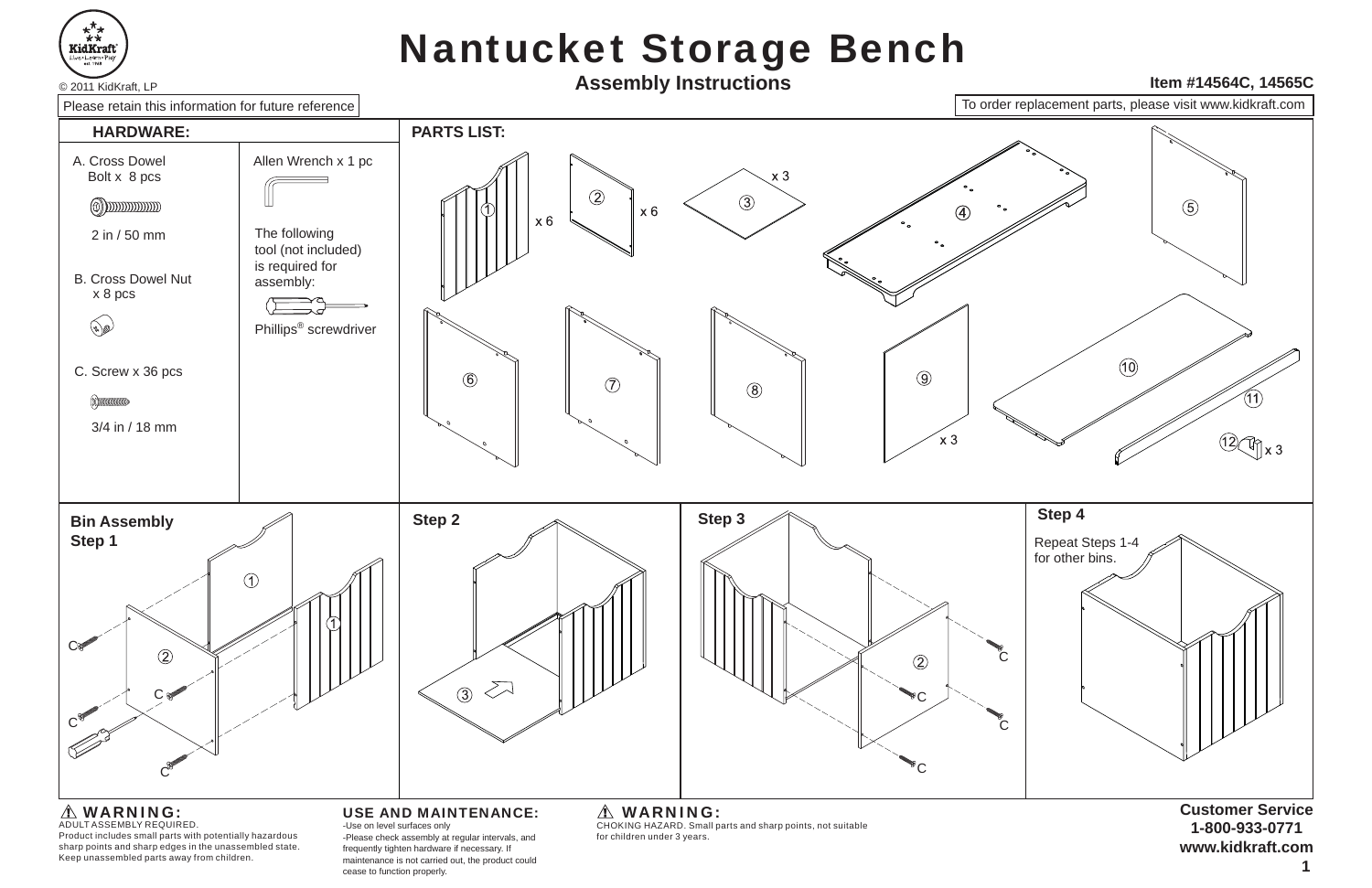

locate the batch code number (example: 105906/65006/04) found on the